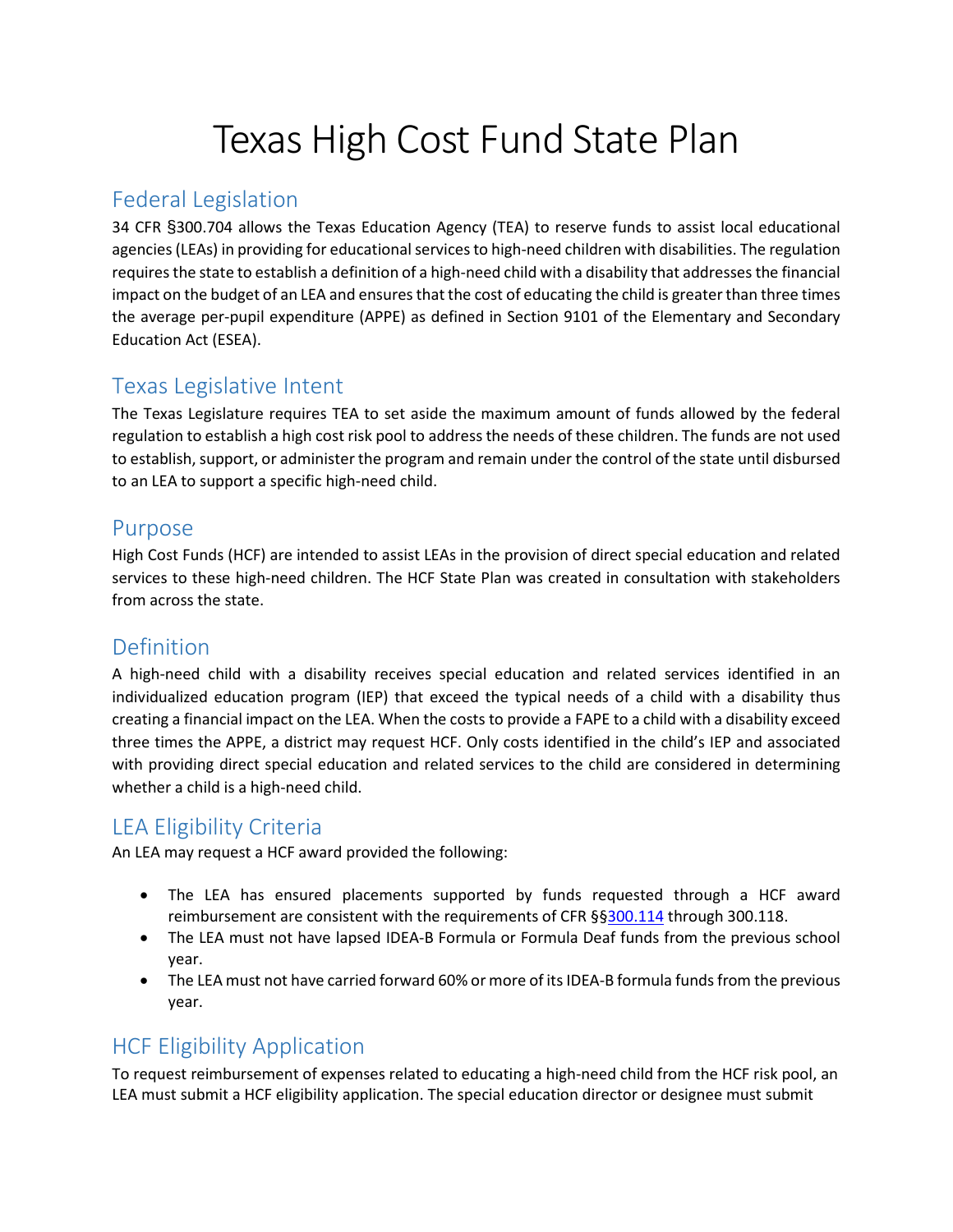the application. If an LEA is a member of a shared services arrangement (SSA), the SSA fiscal agent must submit the application. An LEA may submit multiple student applications, but must not exceed two percent of the October snapshot count of children with disabilities enrolled in the LEA. Consideration for extenuating circumstances will be made on a case-by-case basis discussed with and approved by TEA. All applications must be received through the Texas Education Agency Secure Environment (TEASE) by the close of business on the first Friday in April of each fiscal year. Prior notification of the application availability will be made to all LEAs.

A TEASE account is required in order to access and submit the application. For information on how to apply for a TEASE account or for assistance regarding TEASE issues, access [TEASE HELP](https://seguin.tea.state.tx.us/apps/help/tease.htm) or email [computer.access@tea.texas.gov.](mailto:computer.access@tea.texas.gov) Only one submitter per LEA or SSA is allowed.

## Use of Funds

Consistent with LRE requirements of IDEA 2004 (34 CFR §300.114), the costs associated with educating a high-need child with a disability are only those costs associated with providing the direct special education and related services that are identified in that child's IEP, including the cost of room and board for a residential placement determined necessary to implement a child's IEP. Additional requirements regarding the use of funds include the following:

- Eligible LEAs receive discretionary residential funds to assist with the costs of children with disabilities who are served in residential care and treatment facilities; therefore, the HCF disbursements are limited to a portion of the LEA's 25% residential amount set aside for a specific high-need child.
- The LEA must incur all costs during the school year.
- The LEA may not use HCF to limit or place conditions on the right of a child with a disability to receive a FAPE.
- The LEA may not use HCF for placements that are determined inconsistently with 34 CFR §§300.114-118.
- The LEA may not use HCF to support legal fees, court costs, or other costs associated with a cause of action brought on behalf of a child with a disability to ensure FAPE.
- The LEA may not use HCF to pay costs that would be reimbursed as medical assistance for a child with a disability under Title XIX of the Social Security Act's State Medicaid program.
- All cost items documented in the HCF Eligibility Application must be clearly identified in the child's IEP.
- The HCF is used only to provide the services documented in the HCF Eligibility Application for a specific high-need child. Do not use the HCF to support other activities.

#### Documentation

LEAs must create and maintain adequate and sufficient documentation for all HCF expenditures for reimbursement. The LEA must submit the appropriate time and effort and certification reports if the award funds the pro-rated salaries of any personnel who provide services to a high-need child. The LEA must submit the high-need child's IEP and any supporting documents. TEA may require additional evidence for any expenditures, such as paid invoices or other documentation, for items included in the application for reimbursement.